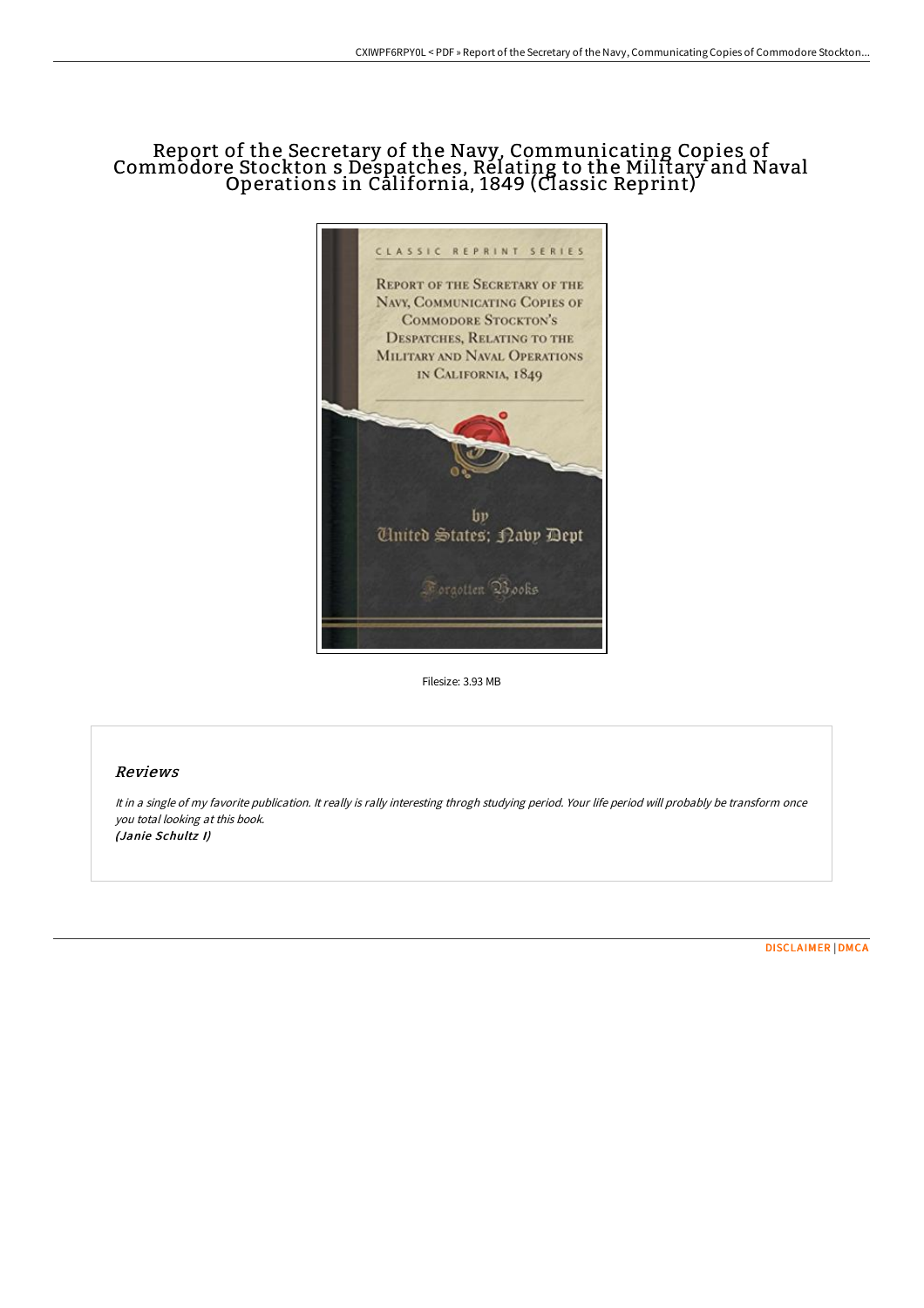### REPORT OF THE SECRETARY OF THE NAVY, COMMUNICATING COPIES OF COMMODORE STOCKTON S DESPATCHES, RELATING TO THE MILITARY AND NAVAL OPERATIONS IN CALIFORNIA, 1849 (CLASSIC REPRINT)



Forgotten Books, United States, 2015. Paperback. Book Condition: New. 229 x 152 mm. Language: English . Brand New Book \*\*\*\*\* Print on Demand \*\*\*\*\*.Excerpt from Report of the Secretary of the Navy, Communicating Copies of Commodore Stockton s Despatches, Relating to the Military and Naval Operations in California, 1849 I am happy to say in answer to that despatch, that all your instructions contained therein had been anticipated and executed, and my proceedings forwarded to you by different routed two weeks before the arrival of Mr. McRae - even that part of them suggesting that a messenger be sent across the mountains to Washington; which messenger I hope you will have seen and sent back to me before this can reach you. I send enclosed the correspondence between General Castro and myself. I did not answer his last letter, but by a verbal message, which does not properly belong to history. We found in and near his camp ten pieces of artillery - six in good order, and four spiked. The elections as far as heard from have been regularly held, and the proper officers elected. The people are getting over their first alarm, and our friends are not now afraid to avow themselves. General Castro and the governor having collected at one time so large a force together, and our remaining inactive at Monterey, induced the belief that we were not willing to run the hazard of a fight, and that if we did we must be beaten. No one, foreigner or native, dared aid us even with advice or information. But since Castro and the governor have been driven out of the country, the aspect of things is changed, and all is going on as well as we ought to desire. By an intercepted correspondence between the military...

- Read Report of the Secretar y of the Navy, [Communicating](http://techno-pub.tech/report-of-the-secretary-of-the-navy-communicatin.html) Copies of Commodore Stockton s Despatches, Relating to the Military and Naval Operations in California, 1849 (Classic Reprint) Online
- Download PDF Report of the Secretary of the Navy, [Communicating](http://techno-pub.tech/report-of-the-secretary-of-the-navy-communicatin.html) Copies of Commodore Stockton s Despatches, Relating to the Military and Naval Operations in California, 1849 (Classic Reprint)